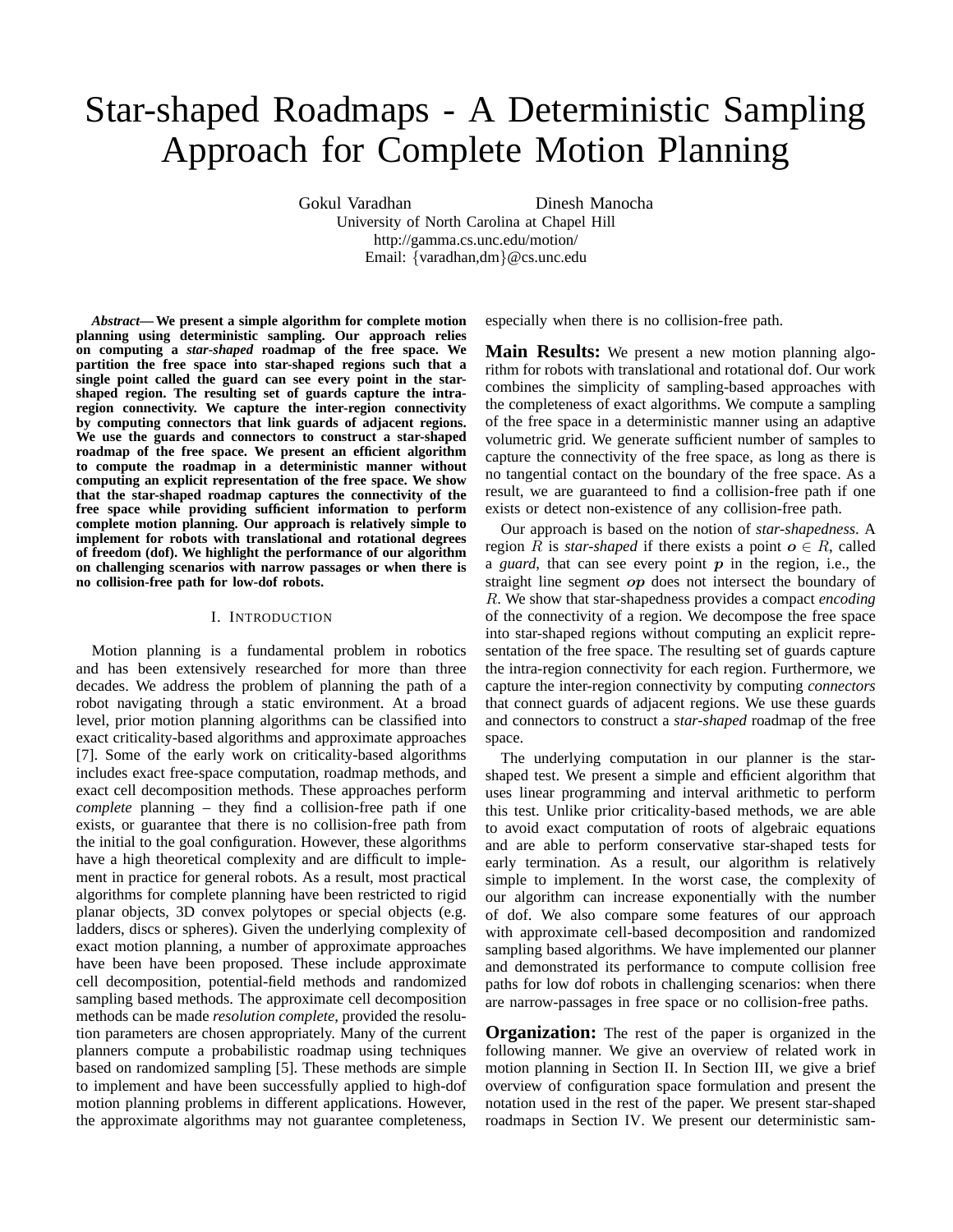pling algorithm in Section V and describe its implementation in Section VI. We compare our approach with prior approaches in Section VII and discuss a few limitations.

# II. PREVIOUS WORK

Motion planning has been extensively studied in the literature for more than three decades. A comprehensive survey of motion planning results is presented in [6], [7].

#### *A. Exact Approaches*

There are two main approaches for exact or complete motion planning. These approaches are based on roadmap computation and cell decomposition. Examples of a roadmapbased approach include the visibility graph method, retraction approach [6], and the silhouette method [3]. Exact cell decomposition methods have been extensively studied for motion planning and the first complete algorithm was proposed by Schwartz and Sharir [10]. The details of the above methods are quite involved and are not easy to implement. A number of complete algorithms have been proposed for restricted cases of motion planning problem – including rigid planar objects with 3dof, 3D convex polytopes, 3D polyhedral objects with only translational dof, and special objects in 3D such as ladders, discs, or balls [6].

# *B. Approximate Cell Decomposition and Sampling Based Approaches*

A number of algorithms based on approximate cell decomposition have also been proposed [8]. These methods partition the configuration space into a collection of cells. They classify the cells into three types: *empty* cells that lie completely in free space, *full* cells that are completely within C-obstacle, and *mixed* cells that contain the boundary of the free space. The set of empty cells provide a conservative approximation of the free space and are used for path computation. The approximate cell decomposition methods are *resolution complete*, i.e., they can find a path if one exists provided the resolution parameters are selected small enough [6]. They have been used for low dof robots.

The probabilistic roadmap method (PRM) [5] is perhaps the most widely used path planning algorithm for different applications. It is relatively simple to implement and has been successfully used for motion planning of high dof robots. Since PRM-based algorithms sample the free space randomly, they may fail to find paths – especially those passing through narrow passages. A number of extensions have been proposed to improve the sampling in terms of handling narrow passages [1], [16] or using visibility-based techniques [11]. All these methods are *probabilistically complete*. Some extensions of PRMs have been proposed that may be able to detect nonexistence of a path [2].

#### III. PRELIMINARIES

# *A. Configuration Space and Contact Surfaces*

We assume that the robot  $A$  is a rigid or an articulated object moving among stationary rigid obstacles  $\beta$ . We also assume that the geometry of both  $A$  and  $B$  is accurately known. The free space  $\mathcal F$  is the set of configurations at which  $\mathcal A$  does not collide with B. The boundary of  $\mathcal{F}$ , denoted as  $\partial \mathcal{F}$ , consists of those configurations of  $A$  at which  $A$  makes contact with B, but does not penetrate into the interior of B. Therefore,  $\partial \mathcal{F}$ 

can be expressed in terms of a collection of *contact surfaces* (C-surfaces), each being the locus of configurations of  $A$  at which a specific feature of  $A$  is in contact with a feature of B. We refer the reader to [6] for a detailed explanation of the configuration space formulation and C-surfaces.

We use two important properties of C-surfaces for generating star-shaped roadmaps:

**Superset property**: The set Γ of C-surfaces is a superset of the boundary  $\partial \mathcal{F}$  of free space, i.e.,  $\partial \mathcal{F} \subseteq \bigcup \{\gamma_i \in \Gamma\}$ .  $\Gamma$ defines an arrangement and  $\mathcal F$  is a subset of the cells in this arrangement. Each cell defines one connected component of  $\mathcal{F}.$ 

**Orientation property**: We can assign an orientation to each C-surface. We explain this with an intuitive argument. Consider a C-surface  $\gamma$  generated by the contact between a robot feature  $f_1$  and an obstacle feature  $f_2$ . Points on *one* side of  $\gamma$ correspond to the case where  $f_1$  has penetrated  $f_2$  and points on the *other side* correspond to no overlap or contact between  $f_1$  and  $f_2$ . We orient  $\gamma$  by assigning a normal at p to point in the direction of no overlap.

#### *B. Notation*

We use the following notation in the rest of the paper. We use lower case bold letters such as  $p, q$  to refer to points in  $\mathbb{R}^d$ . We use the symbol  $pq$  to refer to the line segment between the points  $p$  and  $q$ .

 $\mathcal C$  denotes the configuration space.  $\mathcal F$  denotes the free space and  $\partial \mathcal{F}$  denotes its boundary. The letter  $R \subseteq \mathcal{C}$  denotes a region in the configuration space. Γ denotes the set of  $C$ surfaces that contribute to the boundary of the C-obstacle.

A restriction of a set S w.r.t another set T is denoted as  $S_T$ and is defined  $S \cap T$ . We assume  $S_T$  is a closed set.

A surface  $\gamma$  defined in  $\mathbb{R}^d$  is *star-shaped* if there exists a point  $o \in \mathbb{R}^d$  (called the origin) such that  $op \cap \gamma = \{p\} \ \forall \ p \in$ γ. Given a star-shaped region R, let  $R^* = o$ . Similarly, if a point  $p \in R$ , then let  $p^* = o$ 

Given a set S, two points  $p, q \in S$  are connected if there exists a path between  $p$  and  $q$  that lies in  $S$ . We use the shorthand notation  $p \stackrel{S}{\longleftrightarrow} q$  to mean p and q are connected in S. The connectivity relation is symmetric. Given a roadmap (an undirected graph)  $\mathcal{R} = (V, E)$  and two vertices  $v, w \in V$ ,  $v \stackrel{\mathcal{R}}{\longleftrightarrow} w$  means that v and w are connected in  $\mathcal{R}$ , i.e., there exists a path between  $v$  and  $w$  consisting of a sequence of edges in E.

#### IV. STAR-SHAPED ROADMAPS

In this section, we present the concept of a star-shaped roadmap and show that it captures the connectivity of the free space for complete motion planning. We use these properties of star-shaped roadmaps to design a deterministic sampling algorithm in Sec. V.

#### *A. Star-shapedness*

Our approach is based on the notion of star-shapedness. A region R is *star-shaped* if there exists a point  $o \in R$ , an *origin*, that can *see* every point  $p$  in the region, i.e., the straight line segment  $op$  does not intersect the boundary of  $R$ . The origin is commonly referred to as a *guard*. It is easy to show that a star-shaped region is always connected. Moreover, every point in the region is connected to the guard along a straight line segment. Star-shapedness is thus a compact way of encoding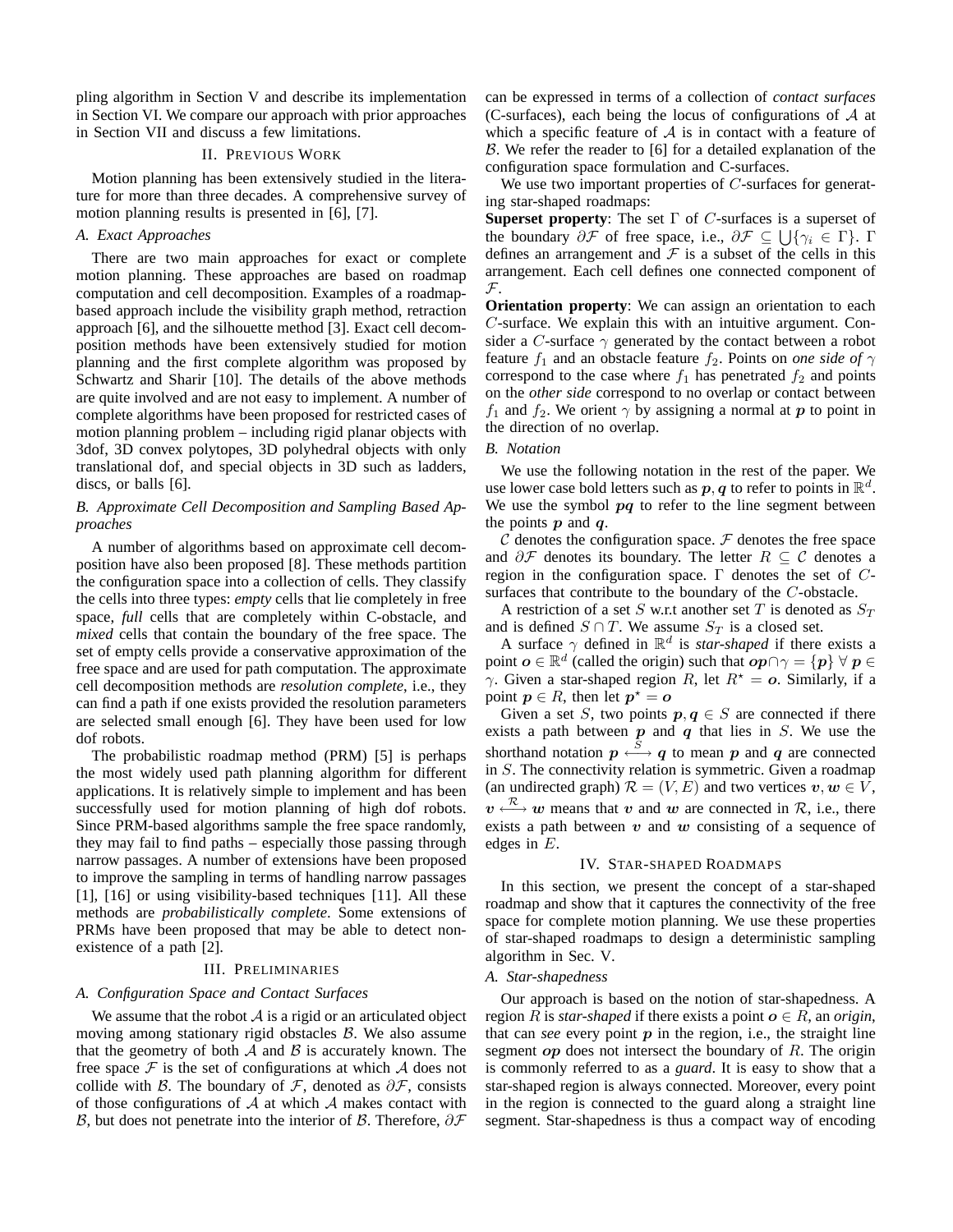

(a) Star-shapedness (b) Star-shaped Test

Fig. 1. *Left : This figure shows a star-shaped region (in white). It contains a guard* o *that can see every point within the region. A path between any two points*  $p \in R$  *and*  $q \in R$  *is given by*  $po :: oq$ . *Right: If in a region* R*, all* C*-surfaces are star-shaped w.r.t a common point* **o**, *then*  $F \cap R$  *is star-shaped w.r.t* **o.** 

the connectivity of a region. It provides a path between every point in the region and the guard. We exploit this property for motion planning. A path between any two points  $p \in$ R and  $q \in R$  is given by  $po :: oq$  where :: denotes path concatenation (see Fig.  $1(a)$ ). We extend this idea to compute a path between two arbitrary configurations in free space.

# *B. Overall Approach*

At a conceptual level, our approach computes a *star-shaped decomposition* of the free space, i.e., it partitions  $\mathcal F$  into a set of star-shaped regions. We present our algorithm to compute the star-shaped decomposition in Sec. V. Based on starshapedness, we capture the intra-region connectivity. However, we also need to take into account the inter-region connectivity, i.e. connectivity between points belonging to separate regions. We achieve this by computing *connectors* 1 . Our approach consists of the following steps:

- 1) Compute a star-shaped decomposition  $\Sigma$  of the free space into star-shaped regions R.
- 2) For every pair of adjacent regions  $(R_i, R_j)$  in  $\Sigma$ , compute a point  $c$  on the common boundary shared by  $R_i$  and  $R_i$ . We refer to c as a *connector* – it connects the guards of  $R_i$  and  $R_j$ .
- 3) Construct a star-shaped roadmap  $\mathcal R$  using the guards and connectors computed in Steps 1 and 2.

We illustrate these steps in Fig. 2.

#### *C. Star-shaped Decomposition and Guard Computation*

Step 1 computes a star-shaped decomposition of the free space. The resulting set of guards constitutes a sampling of the free space and we refer to it as a *star-shaped* sampling of the free space. The star-shaped sampling provides an implicit description of the free space.

 $p \in \mathcal{F} \Longleftrightarrow p$  is visible to at least one of the guards.

The concept of star-shaped decomposition is related to the famous art gallery problem [9]. The art gallery problem is concerned with finding the minimum number of guards that can cover a region. In our context, computing a minimum number of guards would be desirable, but not necessary.

#### *D. Connector Computation*

In Step 2, we capture the inter-region connectivity. It suffices to only consider paths between adjacent regions  $R_i$  and  $R_j$ that cross their common boundary  $R_{ij}$ . We compute a point  $c$ belonging to  $R_{ij}$ . c is a connector. Since the regions  $R_i$  and  $R_j$  are star-shaped, c is visible to the guards of  $R_i$  and  $R_j$ . Hence,  $c$  connects the guards of two adjacent regions (see Fig.  $2(b)$ ).

#### *E. Roadmap Computation*

In Step 3, we combine the guards and connectors to construct a star-shaped roadmap  $R$  of the free space (see Fig.  $2(b)$ ). R is an undirected graph. Let G and C denote the set of guards and connectors. The set of graph vertices is  $V = G \cup C$ . Each connector c connects two guards  $g_1 \in G$  and  $g_2 \in G$ of two adjacent regions. This defines two graph edges  $(c, g_1)$ and  $(c, g_2)$ . Let  $GUARDS(c)$  denote the set  ${g_1, g_2}$ . The set of graph edges  $E$  is defined as:

$$
E = \{(\mathbf{c}, \mathbf{g}) \mid \mathbf{c} \in C, \ \mathbf{g} \in GUARDS(\mathbf{c})\}
$$

 $\mathcal R$  is the undirected graph  $(V, E, w)$  where the weight function  $w : E \to \mathbb{R}$  is defined as a distance between the edge vertices using a suitable metric (e.g. Euclidean).

# *F. Complete Path Planning*

Given the star-shaped decomposition  $\Sigma$  and the roadmap  $\mathcal R$ , path planning becomes straightforward. Let p and q respectively denote the start and goal configuration respectively. Assume they are connected. The star-shapedness property of each region in  $\Sigma$  implies we can connect p and q to the guards  $p^*$  and  $q^*$  respectively by straight line paths. We compute a path between  $p^*$  and  $q^*$  in the roadmap R based on graph search. The following theorem states that our motion planning algorithm is complete.

**THEOREM 1** *A path exists between two points* p *and* q *if and only if*  $p$  *and*  $p^*$  *are connected in*  $\overline{\mathcal{F}}$ *,*  $p^*$  *and*  $q^*$  *are connected in*  $\mathcal{R}$ *, and*  $q^*$  *and*  $q$  *are connected in*  $\mathcal{F}$ *, i.e.,* 

$$
p \stackrel{\mathcal{F}}{\longleftrightarrow} q \quad \Longleftrightarrow \quad p^\star \stackrel{\mathcal{F}}{\longleftrightarrow} p^\star \\q^\star \stackrel{\mathcal{F}}{\longleftrightarrow} q
$$

$$
q^\star \stackrel{\mathcal{F}}{\longleftrightarrow} q
$$

Due to space limitations, we omit the proof. A detailed proof is given in [15].

An important consequence of the above theorem is the following corollary which enables us to find a collision-free path.

# **COROLLARY 1 Path Planning**: *if*  $p \stackrel{\mathcal{F}}{\longleftrightarrow} q$ *, then*

- 1) *There exists a straight line path*  $\alpha$  *between* **p** and **p**<sup>\*</sup>. *Similarly, there exists a straight line path* β *between* q *and*  $q^*$ .
- 2) *There exists a path*  $\delta$  *between*  $p^*$  *and*  $q^*$  *in the roadmap* R*.*
- 3) *A* path between **p** and **q** is given by  $\alpha :: \delta :: \beta$  where :: *denotes path concatenation.*

<sup>&</sup>lt;sup>1</sup>We borrow the terms *guard* and *connector* from [11] because these are similar concepts. However, our definitions are different from the ones used in [11].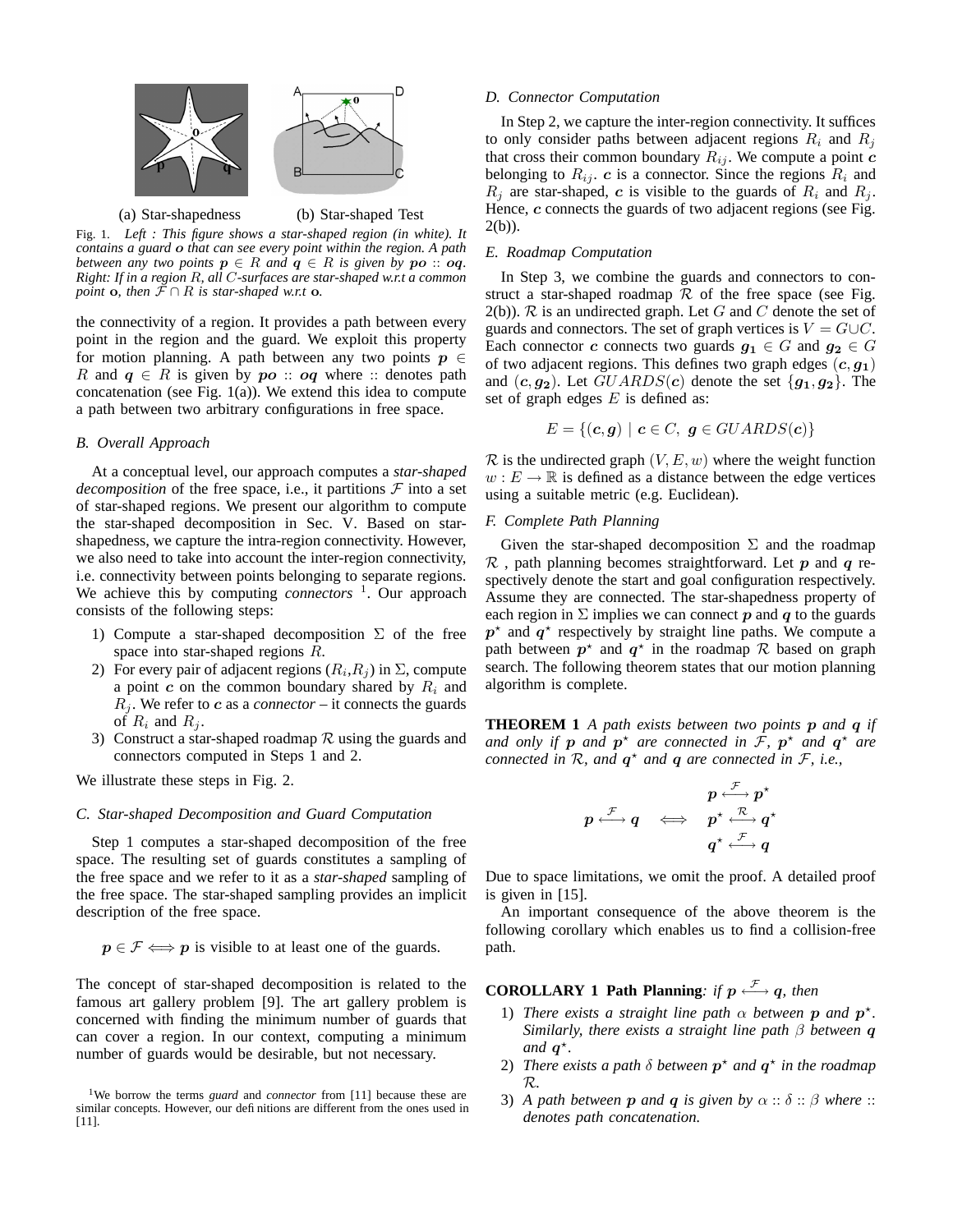







Fig. 2. Star-shaped Roadmap: This figure shows how to construct a star-shaped roadmap and its application to path planning. The C-obstacle is shown in gray while the free space is shown in white. We first compute a star-shaped decomposition of the free space (Fig. (a)). Each region in the decomposition contains a guard (green star) that can see every point in the region. We connect guards of adjacent regions by computing connectors (blue circles) on the common boundary between the two regions. The guards and connectors are used to create the star-shaped roadmap as shown in Fig. (b). Fig (c) shows how a path is computed between two points  $p$  and  $q$  by connecting them to the *roadmap and finding a path along the roadmap.*

We use the following corollary of Theorem 1 as a test for non-existence of any collision-free path for complete motion planning.

**COROLLARY 2 Path Non-Existence***: If there is no path* between  $p^*$  *and*  $q^*$  *in the roadmap*  $R$ *, then there is no collision-free path between* p *and* q

#### V. A DETERMINISTIC SAMPLING ALGORITHM

In this section, we present an algorithm to compute a starshaped roadmap by sampling the free space in a deterministic manner.

# *A. Configuration Space Subdivision*

The approach presented in Sec. IV relied on a star-shaped decomposition of the free space. In practice, we do not have an explicit representation of  $\mathcal F$  and hence it is not possible to compute such a decomposition explicitly. In fact, an explicit decomposition of the free space is not even required. Instead, we compute a subdivision of the configuration space  $\mathcal C$  into regions R such that  $\mathcal{F}_R = \mathcal{F} \cap R$  is star-shaped. Such a subdivision is sufficient for complete motion planning.

In Sec. V-C, we present a simple algorithm for computing such a subdivision adaptively. Our algorithm relies on the ability to perform two queries:

- 1) **Free Space Existence query**: Given a region R, determine if R contains a part of free space, i.e.  $\mathcal{F}_R \neq \emptyset$ .
- 2) **Star-shaped query**: Given a region R, determine if  $\mathcal{F}_R$ is star-shaped.

Our goal is to perform these queries without computing an explicit representation of the free space. Instead of performing exact tests, we present a sufficient condition on  $R$  and use it to answer these queries.

# *B. Star-shaped Test*

Consider all the C-surfaces  $\gamma_i$  that intersect R and compute their restriction  $\gamma_i \cap R$  to region R. Let  $\Gamma_R$  denote the resulting set of surfaces. We can answer the above queries if  $R$  satisfies the following condition:

**Star-shaped Test**: Are all the surfaces in  $\Gamma_R$  star-shaped w.r.t a common point o?

See Fig. 1(b). If  $R$  satisfies the above test, then we can answer both the queries. R contains a part of  $\mathcal F$  if and only if  $o \in \mathcal{F}$ . Moreover, if this is true, then  $\mathcal{F}_R$  is star-shaped w.r.t o. Formally, we have the following lemma:

**LEMMA 1** *If there exists a point*  $o \in R$  *such that every*  $\gamma \in \Gamma_R$  *is star-shaped w.r.t.* **o**, *then* 

- 1) **Free Space Existence query**:  $\mathcal{F}_R \neq \emptyset \Longleftrightarrow o \in \mathcal{F}$
- 2) **Star-shaped query**: If  $o \in \mathcal{F}$  then  $\mathcal{F}_R$  is star-shaped *w.r.t* o*.*

A detailed proof of the lemma is given in [15].

We present a simple technique for performing the starshaped test in Sec. V-E and to compute  $\Gamma_R$  in Sec. V-F.

*C. Adaptive Subdivision and Guard Computation*

We generate an adaptive subdivision of  $C$ . Our algorithm starts with a region R that bounds the boundary of  $\mathcal F$ . It applies the star-shaped test to  $R$ . If this test is satisfied, our algorithm sets the guard for the region  $R$  to be the origin with respect to which  $\mathcal{F}_R$  is star-shaped. Otherwise, if the star-shaped test fails, the algorithm subdivides  $R$  into a set of sub-regions. Then the algorithm is recursively applied to the sub-regions. Fig. 3(a) illustrates the subdivision algorithm in 2D.

# *D. Connector Computation*

The objective of connector computation is to determine if the free space of two adjacent regions,  $R_i$  and  $R_j$ , are connected through a point on their common boundary  $R_{ij}$ . In other words, we wish to test if  $R_{ij}$  has a point in  $\mathcal{F}$ . This problem is almost identical to the free space existence problem discussed in the previous section with one difference – the dimension of  $R_{ij}$  is one less than the dimension of the configuration space – hence we can use the same approach presented in the previous section to solve this problem. We subdivide  $R_{ij}$  into subregions that satisfy the star-shaped test and then check if any of the origins of any sub-region lies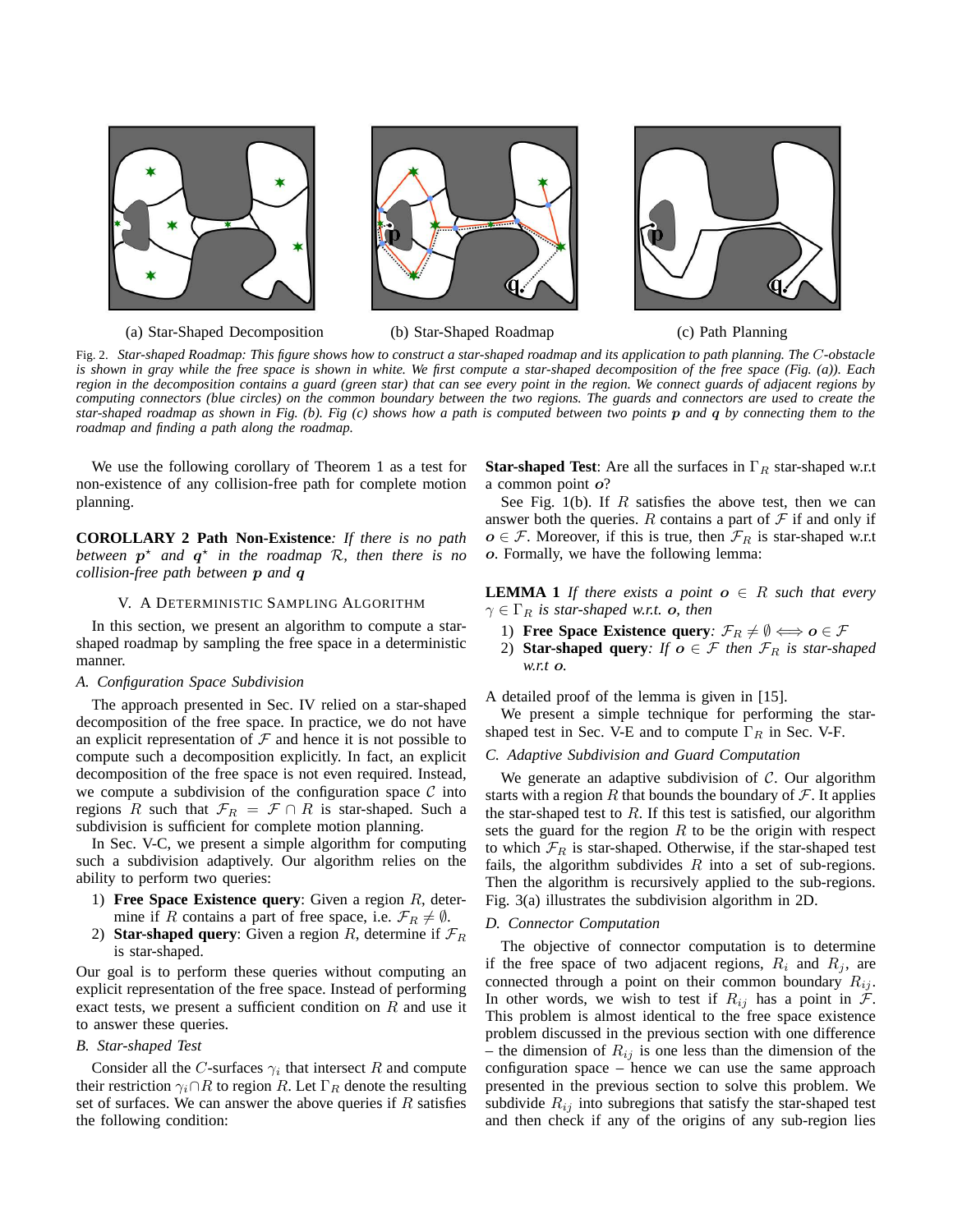

Fig. 3. Star-Shaped Roadmap Construction: This figure shows how we compute a star-shaped roadmap using adaptive subdivision of the configuration space. We subdivide the configuration space into regions R such that the free space contained within R, given by  $\mathcal{F} \cap R$ , is star-shaped. Fig. (b) shows the star-shaped roadmap that was obtained from the resulting subdivision. Fig. (c) shows how the roadmap is *used for path computation.*

in the free space. We merely need to compute just one point in  $F$  (rather than capture all of them). As soon as we find one such point, we stop the subdivision process. This point is classified as a connector. If  $R_{ij}$  contains no point in  $\mathcal{F}$ , then the subdivision process will continue until all the sub-regions satisfy the star-shaped test and none of the corresponding origins lie in the free space. In this case, the free space of  $R_i$  and  $R_j$  belong to two separate components of the free space.

#### *E. Efficient Implementation of the Star-shaped Test*

Given a region  $R$ , we need to determine if all the surfaces in  $\Gamma_R$  are star-shaped w.r.t a common point. Here we present an algorithm to test if a single C-surface  $\gamma$  is star-shaped or not. This technique extends directly to the case of multiple  $C$ -surfaces. In general, the  $C$ -surface is a non-linear algebraic surface defined in a high dimensional configuration space. The exact test is as follows: is there a point o such that  $n \cdot (o-x)$ 0,  $x \in \gamma$  where *n* is the normal at point *x*. This test reduces to solving a system of high degree algebraic equations. Instead of computing an exact solution to the algebraic equations, we use a simple and efficient technique to perform the test conservatively.

In general, the origin is not a unique point. Given a Csurface  $\gamma$  defined in  $\mathbb{R}^d$ , there exists a set  $Ker(\gamma) \subseteq \mathbb{R}^d$ of points that can be used as an origin. The set  $Ker(\gamma)$  is called the kernel of  $\gamma$ .  $\gamma$  is star-shaped if and only if it has a non-empty kernel. The central idea behind our technique is to *guess* a candidate point for the origin and then verify that the candidate point indeed lies within the kernel. Verifying whether a surface is star-shaped w.r.t a fixed point is much easier than performing the exact test. The method proceeds by estimating a candidate point that lies in the interior of an approximate kernel of a sampled version of the surface. The candidate point is computed by linear programming. We then verify if it belongs to the kernel of the surface by interval arithmetic. A detailed explanation of this technique is given in [14]. We provide a summary here.

We take advantage of a parametrization of the C-surfaces [6]. Using the parametric representation, we enumerate a set of points on  $\gamma$ . By the orientation property of C-surfaces

(Sec. III), each point  $x$  has a well defined normal  $n$ . The star-shapedness property requires that the origin  $\boldsymbol{o}$  should see point x; this defines the constraint  $n \cdot (o - x) > 0$ . In this manner, each point defines a linear constraint on o. We use linear programming to check if the resulting constraints admit a feasible solution. The feasible region corresponds to an approximate kernel of the C-surface. If the feasible region is non-empty, then we can choose the center of the feasible region to be the candidate point (see [14]).

If a candidate point  $\boldsymbol{o}$  is computed, it is likely to be a valid origin provided we enumerated a sufficient number of points on  $\gamma$ . In general, we do not know how many such points are needed; so we choose a fixed number of points. To ensure correctness, we check for the validity of the resulting candidate point by testing if  $\gamma$  is indeed star-shaped w.r.t o. We check if  $n \cdot (o - x) > 0 \,\forall x \in \gamma$ . Since  $\gamma$  is an algebraic surface, it is represented as  $f(x, y, z) = 0$ . Therefore, the expression reduces to  $\nabla f^T(\mathbf{o} - \mathbf{x}) > 0 \ \forall \mathbf{x} \in \gamma$ . We compute a set of intervals around  $\gamma$  and verify that the above expression is positive within each interval. We use interval arithmetic [12] to perform this test. Using interval arithmetic, we can conservatively check if this property holds for all the points on  $\gamma$ . If a candidate point is computed and verified by the interval arithmetic test, then  $R$  is said to have passed the starshaped test, otherwise  $R$  has failed the star-shaped test.

As noted earlier, the test is conservative – a surface  $\gamma$  may be star-shaped, but as per our technique R may fail the test. If R fails the test, we then subdivide  $R$  into sub-regions and repeat the test on the sub-regions. Thus, the conservative test may result in some additional subdivisions. However, computation of additional subdivisions does not affect the correctness of the algorithm. This is because if  $\gamma$  is star-shaped w.r.t R, at some level of the subdivision of  $R$ , all the subregions of  $R$ will satisfy the star-shaped test. This holds because as a subregion Q shrinks, the approximate kernel of  $\gamma \cap Q$  approaches the exact kernel. As a result, the candidate point ultimately lies within the kernel as the sub-regions shrink. This is provided there are no degeneracies such as tangential contacts on the boundary of the free space. A tangential contact occurs when two C-surfaces touch each other at a point thus forming a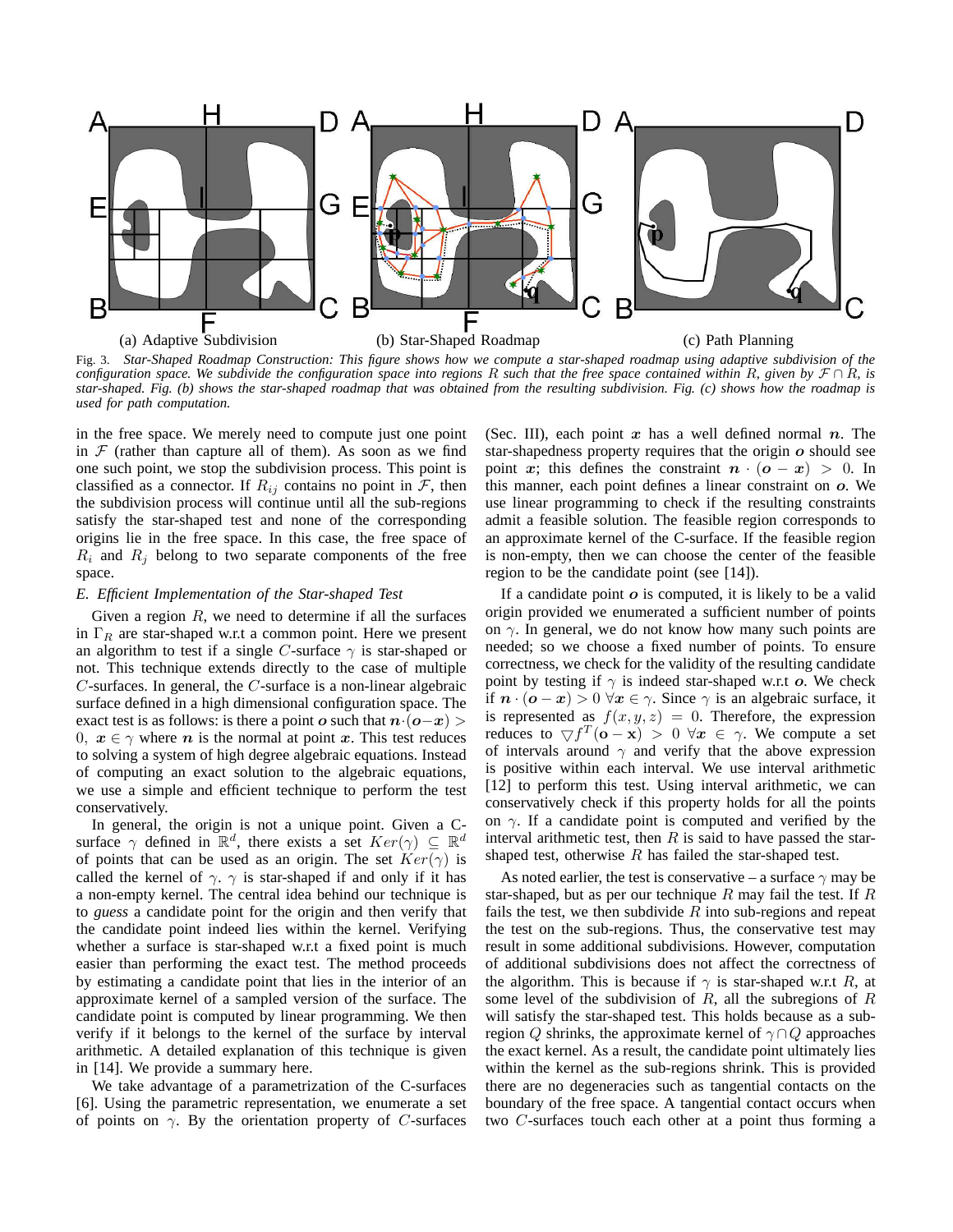

Fig. 4. 3-DOF Planning with 2T and 1R: This figure highlights application of our algorithm to planar motion planning with both translational as well as rotational dof. Fig. (a) shows a gear-shaped robot navigating amongst two gear-shaped obstacles ( $B_1$  &  $B_2$ ) (shown in gray). The initial and final locations of the robot are shown in red and green respectively  $(A_i \& A_f$  resp.). The robot is allowed to move only within a bounded workspace (shown as a black rectangle). The figure also shows a number of positions of the robot during its motion along the path. Fig. (b) shows the path in the configuration space (drawn translucently). Fig. (c) shows a zommed view of the narrow passage. Fig. (d) shows a similar environment where the two obstacles are moved closer to each other and as a result, no collision-free path exists.

narrow passage of width zero in the free space. Our algorithm cannot handle them because the free space in a neighborhood of a tangential contact is never star-shaped – for any arbitrary neighborhood of nonzero volume.

In this manner, we are able to use a conservative test and still guarantee complete path planning as long as there are no tangential contacts. Moreover, we don't use any exact nonlinear equation solver.

#### *F. Intersection Computation*

The above approach relies on determining whether a Csurface  $\gamma_i$  intersects a bounded d–dimensional region R; if they do intersect, the part of the surface contained within  $R$ is computed. We note that R is axis aligned and  $\gamma_i$  has a parametric representation. We determine if  $\gamma_i$  intersects R by performing interval arithmetic. Interval arithmetic is cheap, conservative, and suffices for our purpose.

To obtain  $\gamma_i \cap R$ , we take advantage of two facts: 1) The C-surfaces  $\gamma_i$  are parameterized in terms of the coordinates of the configuration space and 2)  $R$  is an axis aligned region in configuration space. Hence we obtain  $\gamma_i \cap R$  by considering a restricted parametric domain  $D \cap R$  where D is the entire parametric domain.

# VI. IMPLEMENTATION & RESULTS

In this section, we describe the implementation of our algorithm and demonstrate its performance on several motion planning scenarios. We used C++ programming language with the GNU g++ compiler under Linux operating system. Table I reports the performance of our algorithm. All timings are on a 2 GHz Pentium IV PC with a GeForce 4 graphics card and 512MB RAM. Our current implementation is unoptimized.

Fig. 4 highlights application of our algorithm to planar motion planning with both translational as well as rotational degrees of freedom. The robot must pass through a very narrow passage to reach its goal. Moreover, it must undergo both translation as well as rotation. Our algorithm took 111 secs to construct a star-shaped roadmap. Using this roadmap, it took only 0.22 secs to compute a path (shown as a blue curve). Fig. 4 (d) highlights the use of our algorithm to detect



Fig. 5. **3D Translational motion planning**: *This example shows application of our algorithm to motion planning of a three-dimensional robot with translational degrees of freedom. It consists of two identical parts each with pegs and holes. The goal is to assemble the two parts so that the pegs of one part fit into the holes of the other. The left image shows a path that the robot can take so that the two parts could be assembled. The right image shows the path in configuration space (drawn transluscently).*

nonexistence of a collision-free path. The two obstacles are too close to each other and consequently, the robot cannot pass between them. Our algorithm took 90 secs to compute a roadmap for this environment and detected non-existence of a path in 0.18 secs.

Fig. 5 shows application of our algorithm to a threedimensional assembly planning scenario. The goal is to assemble two parts such that the pegs of one part fit into the holes of the other. Our algorithm took 16 secs to construct a roadmap and was able to find a path (shown in blue) in 0.22 secs. This is a challenging example because the goal configuration, wherin the pegs fit into the holes, is lodged within a very narrow passage in the configuration space.

Fig. 6 shows application of our algorithm to a **3R** planar articulated robot with 3 revolute joints. Our algorithm took 17 secs to construct a star-shaped roadmap. Using this roadmap, it took only 0.43 secs to compute a path. The robot must pass through a narrow passage to reach its goal. We also experimented with a modified environment where the obstacle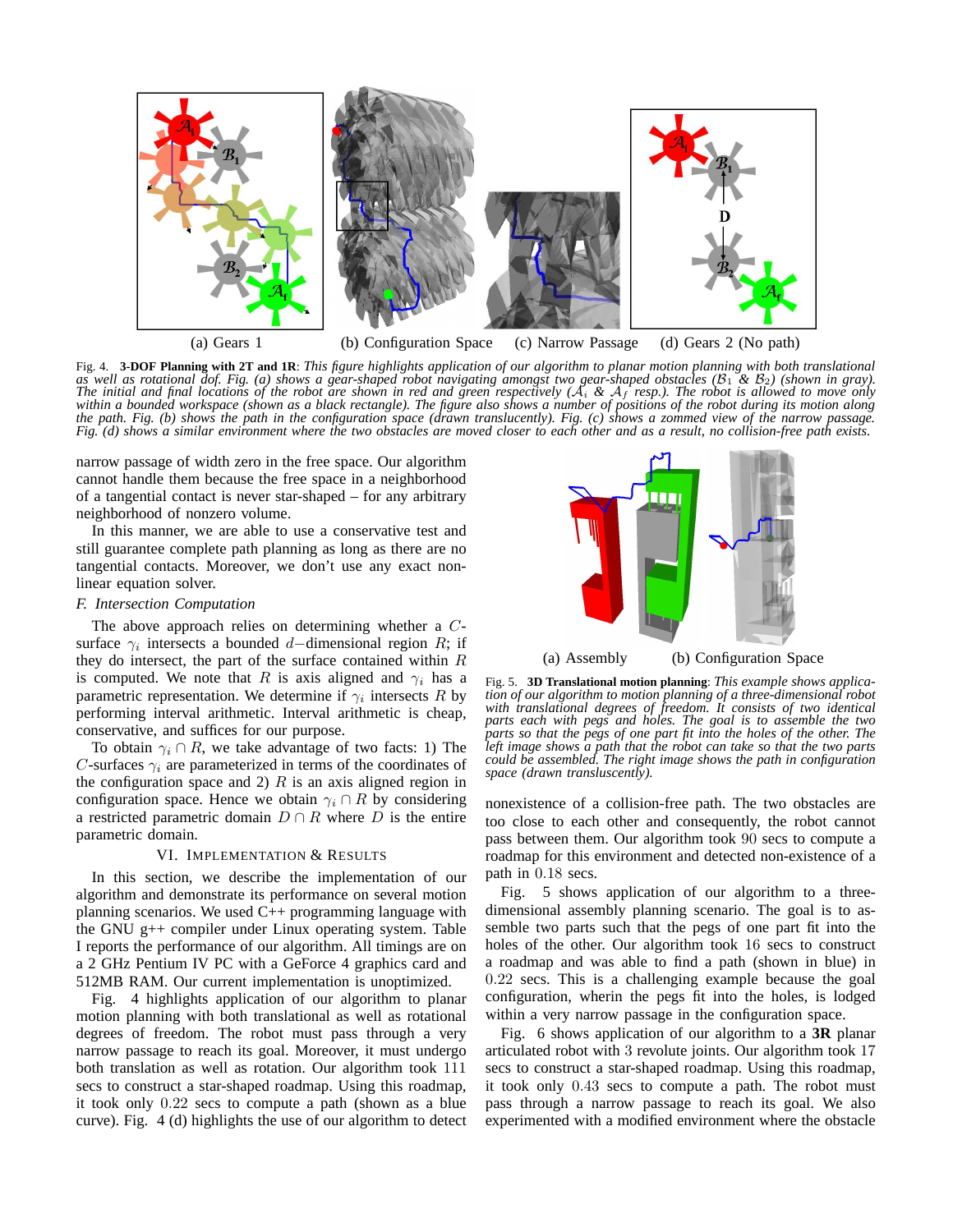

Fig. 6. **3R Articulated Robot**: *This example shows application of our algorithm to motion planning of a planar articulated robot with* 3 *revolute joints. The figure shows a start configuration, a goal configuration and two intermediate configurations.*

is closer to the robot. As a result, no path exists between the initial and goal configurations. Our algorithm took 16 secs to compute a roadmap for the modified environment and detected non-existence of a path in 0.14 secs.

Table I provides the timings of our algorithm on these models. It also provides statistics such as the number of guards and connectors in the roadmap for each model.

| <b>Approx.</b> Cell Decomposition                                          | <b>Star-Shaped Roadmaps</b>                                                                                |
|----------------------------------------------------------------------------|------------------------------------------------------------------------------------------------------------|
| Decomposition of $C$ into<br>empty, full and mixed cells                   | Decomposition of $C$ into regions<br>satisfying star-shaped property                                       |
| Conservative approximation of $\mathcal F$                                 | Complete connectivity of $\mathcal{F}$ ;<br>every point in $\mathcal F$ is captured implicitly             |
| Need to subdivide mixed cells                                              | Not necessary to subdivide mixed regions<br>that satisfy the star-shaped property                          |
| Large storage and search requirements;<br>function of resolution parameter | Storage and search varies based on free<br>space complexity; Lower requirements                            |
| Check for paths through empty<br>cells and not mixed cells.                | Check for paths through empty regions<br>as well as mixed regions that<br>satisfy the star-shaped property |

#### TABLE II

*Comparison: This table compares a number of aspects of our approach with approximate cell decomposition.*

#### VII. COMPARISON AND DISCUSSION

In this section, we compare our approach with some prior approaches. We also discuss certain aspects of our motion planning algorithm.

#### *A. Comparison with Prior Approaches*

Our algorithm performs adaptive subdivision similar to cell decomposition algorithms [6]. However, there is one major difference; unlike exact cell decomposition methods, we do not compute an explicit decomposition of the free space. Instead, we compute a subdivision of the entire configuration space, which represents the free space implicitly. The main advantage of our approach is that we are able to perform the subdivision without an explicit representation of the free space. Most practical algorithms are based on approximate cell decomposition algorithms, which try to find a path through empty cells in the configuration space. By definition, the empty cells lie in the free space and result in a conservative approximation of the free space. We perform a detailed comparison with approximate cell decomposition algorithm in Table II. While approximate cell-decomposition algorithms are *resolution complete*, our algorithm is able to perform complete motion planning. One important benefit of our approach is that we do not always have to subdivide the mixed regions. If a mixed region satisfies the star-shaped test, then we do not subdivide it. We can plan paths through mixed cells directly by exploiting the star-shapedness property – this reduces the total number of subdivisions considerably making our approach practical for high-dof robots. Most applications of approximate cell decomposition have been limited to robots with three or four dof.

We generate samples in the free space that are represented by guards and connectors. Table III compares our deterministic sampling approach with randomized sampling approach by showing the different steps of the two approaches. Our approach does not need to perform explicit local planning to connect nearby samples. The star-shaped property ensures that the connectors link guards belonging to adjacent regions thus providing local planning implicitly. The main benefit of PRM-based methods is that they easily extend to very high dof robots, whereas our approach has additional overhead in terms of adaptive subdivision and conservative star-shaped tests.

Our approach shares some similarities with the visibility based probabilistic roadmap method (Visibility-PRM) [11]. Visibility-PRM method takes inter-sample visibility into account during the randomized sampling process. While the starshaped property is related to visibility, it is different from the type of visibility computed by [11]. While the star-shaped property implicitly determines the visibility of an entire region, the visibility-PRM method computes the visibility of a new randomly computed sample with respect to the current set of samples. Finally, the goals of the two methods are very different: The objective of the visibility-PRM method is to generate a probabilistic roadmap with fewer nodes, whereas our goal is to do complete path planning.

| <b>Randomized Sampling</b>         | <b>Our Algorithm: Deterministic Sampling</b>   |
|------------------------------------|------------------------------------------------|
| Compute samples randomly           | Compute guards & connectors deterministically  |
| Check whether samples are in       | The guards and connectors are in free space    |
| free space                         | by construction                                |
| Perform local planning between     | No explicit local planning; star-shaped        |
| nearby samples                     | property guarantees local collision-free paths |
| Easily extends to high-dof robots  | Storage complexity and cost of star-shaped     |
|                                    | tests increases with number of dof             |
| May not terminate with narrow      | Guaranteed to terminate if there are no        |
| passages or no collision-free path | tangential contacts in free space              |

#### TABLE III

#### *Comparison: This table compares the steps of our approach with those of the randomized sampling approach.*

Our current work builds on our prior work on isosurface extraction and translational motion planning [14], [13]. Our previous motion planning algorithm was limited to translational dof and used *complex cell* and star-shaped tests. Our new approach is relatively simpler and uses only the starshaped test. Overall, the star-shaped roadmap based sampling is less conservative, easily extensible to higher dimensional configuration spaces with translations and rotational dof and less prone to degeneracy.

Our current work shares some similarities with the recent work of Delanoue et al. [4], which was developed independently. Their work is aimed at proving topological properties such as connectedness of sets. Their approach uses the starshaped property to check if a set defined by a collection of non-linear inequalities is path-connected. Delanoue et al's current results are for two-dimensional sets defined by a few non-linear constraints. It is not clear whether their approach has been applied to path planning. The focus of our work is different – to use the star-shaped property to perform deterministic sampling for complete motion planning.